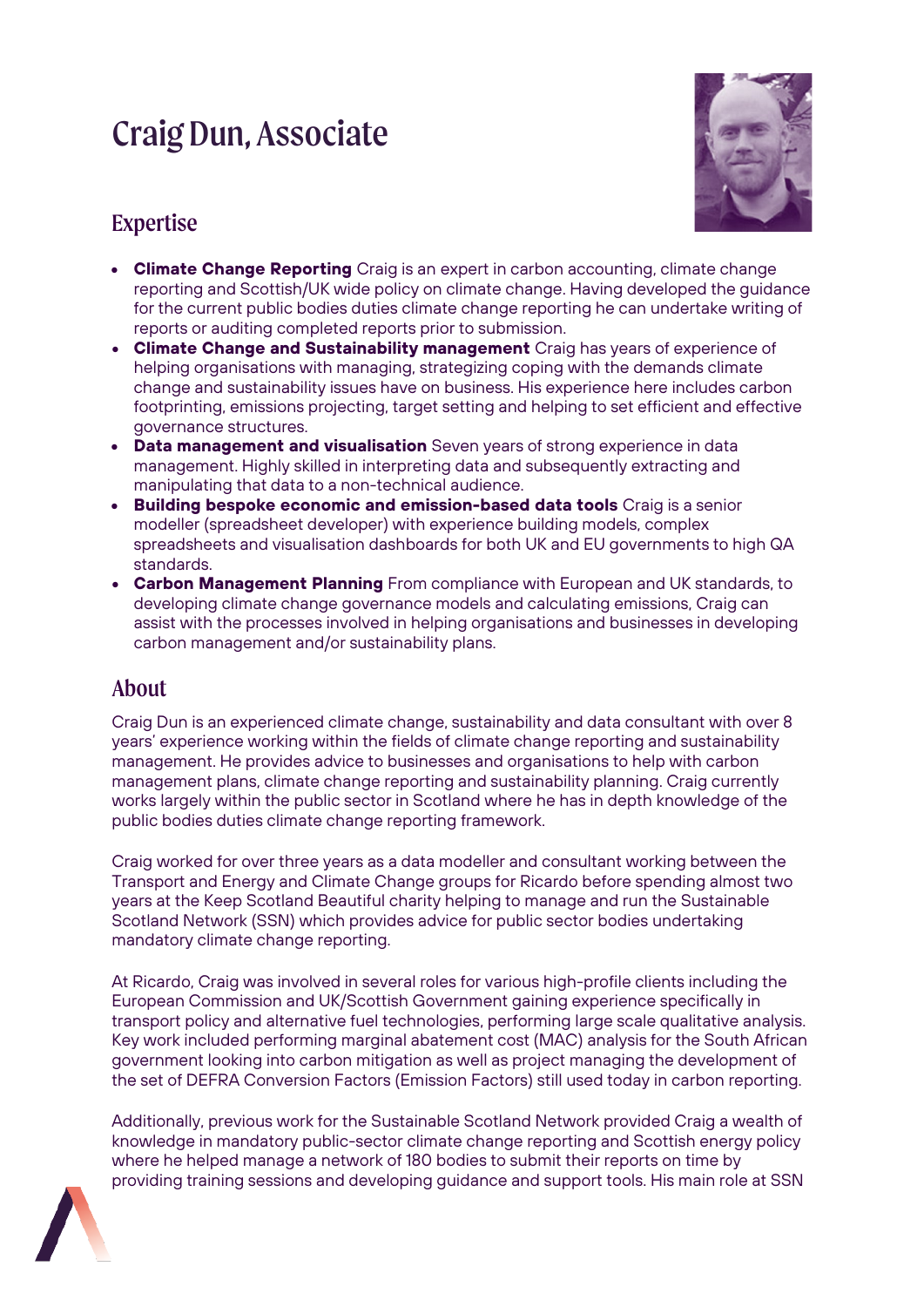however was in managing the submitted dataset and was tasked annually with producing, in very short time, analysis of all 180 reports. This also involved quality assuring and verifying all bodies emissions and project data for the purposes of producing an annual analysis report on the results of the reports, a process he also undertook solely.

Craig has extremely strong skills in Excel and VBA. He has vast experience building advanced Excel models to be used in industry (energy, financial and public sectors). For example, Craig lead the development of the Carbon Footprint and Project Register Tool (CFPR Tool) used by over 70 public sector bodies in Scotland to assist with their climate change reports, track their carbon usage, manage their carbon reduction projects and track carbon targets.

## Selected Project History

- Sustainable Scotland Network Public Bodies Climate Change Reporting data analysis (Sustainable Scotland Network), 2016-present – Craig was the project manager and lead data analyst and report writer for the all three years of mandatory reports produced by the Scottish Government which analysed all 150 climate change reports submitted by the entire public sector in Scotland in November each year. The published reports can be foun[d here.](https://sustainablescotlandnetwork.org/news/ssn-publishes-2017-18-analysis-of-public-sector-emissions)
- West Dunbartonshire Climate Change Strategy development (West Dunbartonshire Council), March 2020 – September 2020 – Craig was the lead consultant working alongside WDC to develop their long-term climate change strategy. The document will work as an action plan that will steer the council towards their 2045, net zero carbon targets.
- Baxters Soup Climate Change Strategy development (Simply Sustainable), December 2020 – present – Craig was the senior carbon footprint modeller working alongside the consultancy Simply Sustainable to develop their long-term climate change strategy.
- Heat Map data collection and tool development (Zero Waste Scotland), December 2018 – March 2019 – Craig worked as part of a small team to assist ZWS in collecting data to improve the Scottish Government's publicly available heap map database. Craig took the lead on improving the current tool used for data collection which involved the use of macros and data validation to aid users in submitting data. His involvement has vastly improved the mechanisms for requesting this data on a future basis.
- Development of carbon tool for Climate Challenge Fund funders (Keep Scotland Beautiful), March 2018 – July 2018 – Craig was part of small team to build from scratch a very complex Excel tool to allow funders of the CCF to provide the Scottish Government accurate carbon impacts of their projects. The ability to know the carbon footprint of these projects is a requirement of the funding and so this tool has been vital in assisting funders with their current projects as well as future CCF funding applications.
- Lewisham Council/Oxford City Council carbon modelling work (Aether), 2019 Craig was brought on to these projects as a model developer to assist with creating the tool framework to assist with emissions projections and modelling of two English councils.
- Edinburgh City net zero work (Aether), 2019-2020 Craig, again, was brought on during this work as the model developer to further develop the carbon tool to meet the needs of Edinburgh City who are looking to achieve net zero targets by 2030.
- Development of Defra/DECC's GHG Conversion Factors for Company Reporting (Defra/DECC/BEIS), Oct 2012 – Oct 2015 - Craig was part of the small team responsible for managing the annual update to the emission factors, which is a task under the UK Greenhouse Gas Inventory (GHGI) contract (total value approx.. £500k per year), for

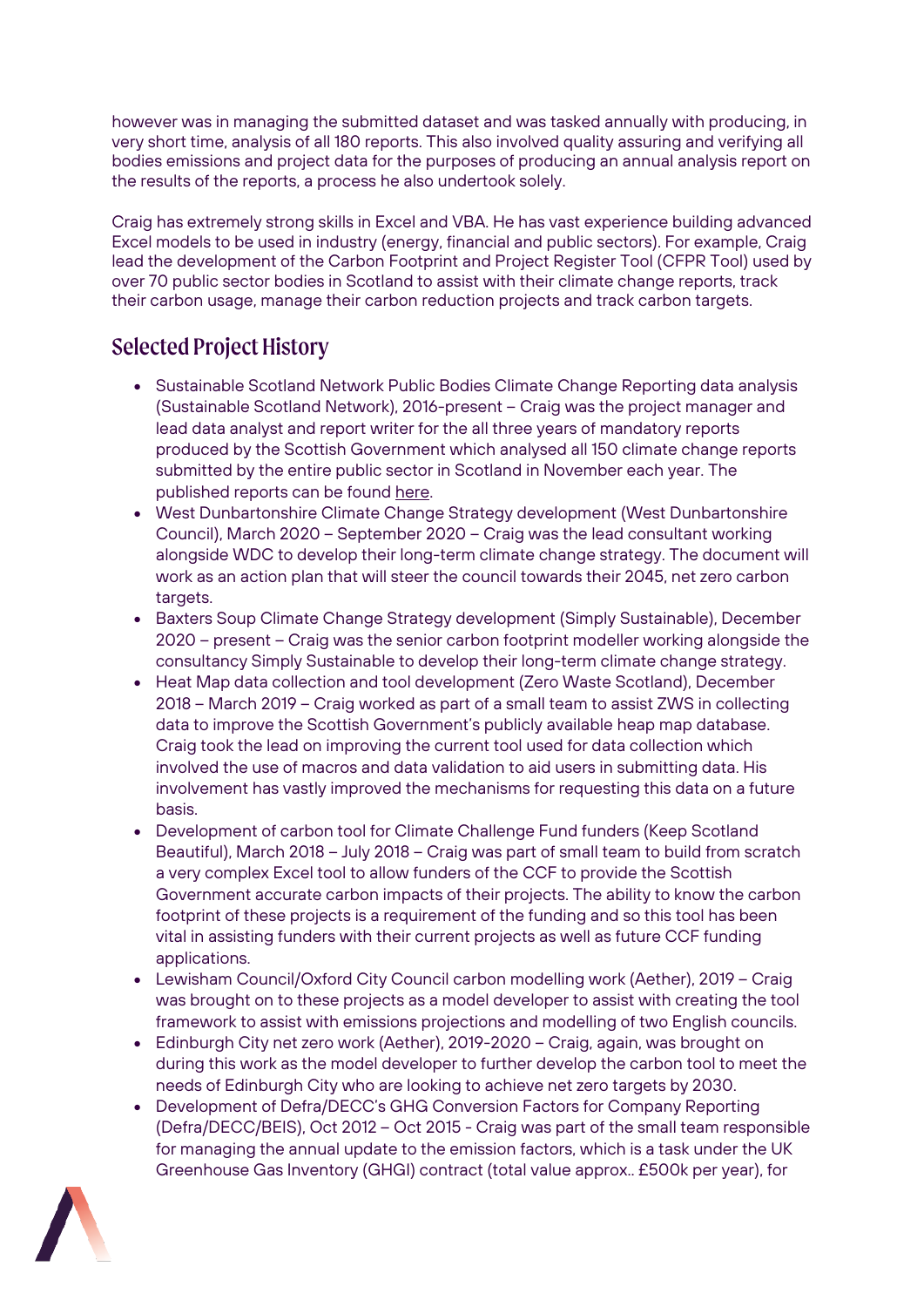the Department of Energy and Climate Change (DECC, formerly part of the Department for Environment, Food and Rural Affairs, Defra). The dataset is highly regarded, cited and used internationally. Craig was also tasked one year with helping develop a complete overhaul in the structure and format of the final output of the dataset which are now being hosted on a government website.

- Management of Public Bodies Duties Climate Change Data (2016 2018) During his time at SSN, Craig developed a unique model that could process all 180 reports into digestible tables and charts in a matter of hours. This process previously took weeks to complete and allowed time for much more detailed analysis of the dataset both in terms of quality and quantity. Craig also transformed the way the data was presented to a wider audience, eventually managing the process to put his results and findings online in an interactive manner.
- Further development of Carbon Footprinting & Project Register Tool (2016 2018) Whilst at SSN, Craig led the further development of the CFPR tool used in the Scottish public sector. He was tasked with both addressing bugs in the existing tool and understanding the needs of its users to improve and make additions to it's functionality. Craig used his strong background in Excel programming and data analysis to automate large portions of the tool in order to streamline it and make it more user friendly and dynamic.

## **Qualifications**

MEng, Mechanical Engineering, University of Strathclyde, 2010 MSc, Applied Mathematics, University of Glasgow, 2012